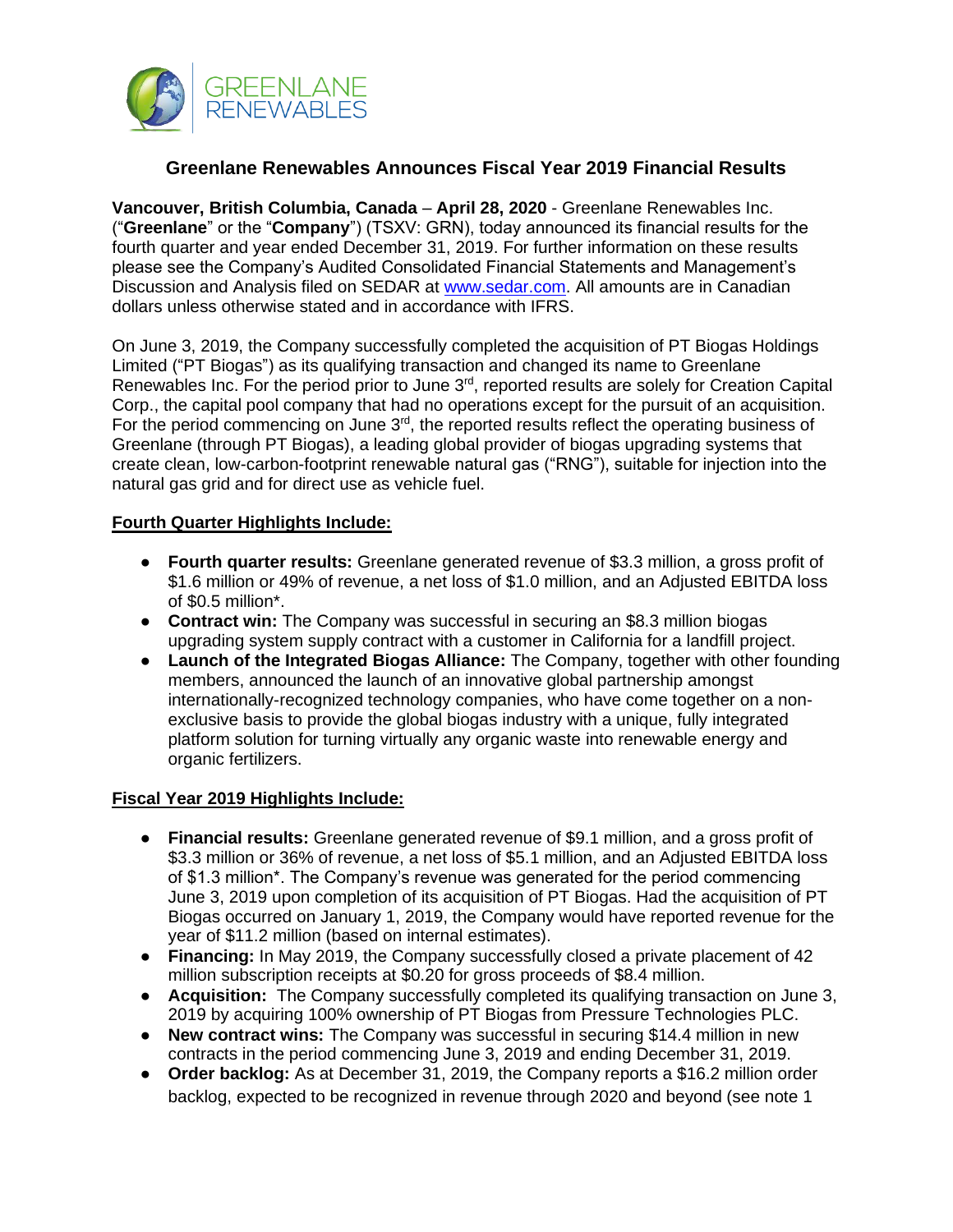below), which represents a growth of over 50% from \$10.7 million recorded as at June 30th.

● **Substantial increase in sales pipeline:** Valued at over \$680 million as at December 31, 2019, representing an increase of over 50% from \$450 million as at January 1, 2019 *(*see note 2 below*).*

"In 2019, we created a foundation for the business by successfully launching operations as a public company with sufficient capital and added capacity to invest in our technologies and product lines and to expand our business model," said Brad Douville, President and CEO of Greenlane. "In 2020, we've continued to grow our sales pipeline and have recently seen an increase in sales activity based on the premise that business partners and customers alike are working from home and increasing their focus on our existing and new proposals. Additionally, we're gaining traction in our new build, own, operate initiatives, together with project equity partners, to scale our capacity to finance projects as we ramp up this new part of the business. In light of current pandemic-related market conditions, we have been fortunate to benefit from an asset-light business model that allows for operational flexibility and an outsourced supply chain. Furthermore, in February 2020, we completed an \$11.5 million financing thus strengthening our balance sheet, reducing our outstanding debt and allowing us to navigate potential impacts from market uncertainties."

"RNG continues to build its reputation as a viable and attractive alternative to traditional natural gas. A recent example of this is the announcement that Southern California Gas Co. (SoCalGas), the largest gas distribution utility in the U.S., and other stakeholders have filed a proposed plan to offer RNG to customers that, after approval by the California Public Utilities Commission, would allow millions of California customers the option to purchase a portion or all of their natural gas from renewable sources. A 2018 study showed that replacing less than 20 percent of SoCalGas' traditional natural gas supply with renewable natural gas by 2030 can achieve the same greenhouse gas reductions as converting all homes and commercial buildings to electric-only energy. Greenlane supplied the biogas upgrading system for the first commercial scale project to produce RNG within California to be introduced into SoCalGas' pipeline system."

As a reminder, the Company's revenues are largely derived from a relatively small number of large biogas upgrader orders accounted for on a stage of completion basis over typically a nine to eighteen-month period. Timing of new contract awards varies due to customer-related factors such as finalizing technical specifications and securing project funding, permits and RNG offtake and feedstock agreements. Some projects have pause periods to allow customers to complete concurrent activities such as site infrastructure work. As a result, the Company's revenue varies from month-to-month and quarter-to-quarter.

### **The Market Outlook**

Management believes that the industry is at an inflection point. Internal estimates based on various market statistics and industry publications suggest that reaching 5% RNG content in the North American gas distribution network alone could represent approximately US\$18 billion in biogas upgrading equipment sales.

On a global scale, increasing demand for RNG is being driven by a universal desire to reduce greenhouse gas emissions, supportive government regulations and incentives, growing penetration in the transportation sector, and better efficiency than other renewable energy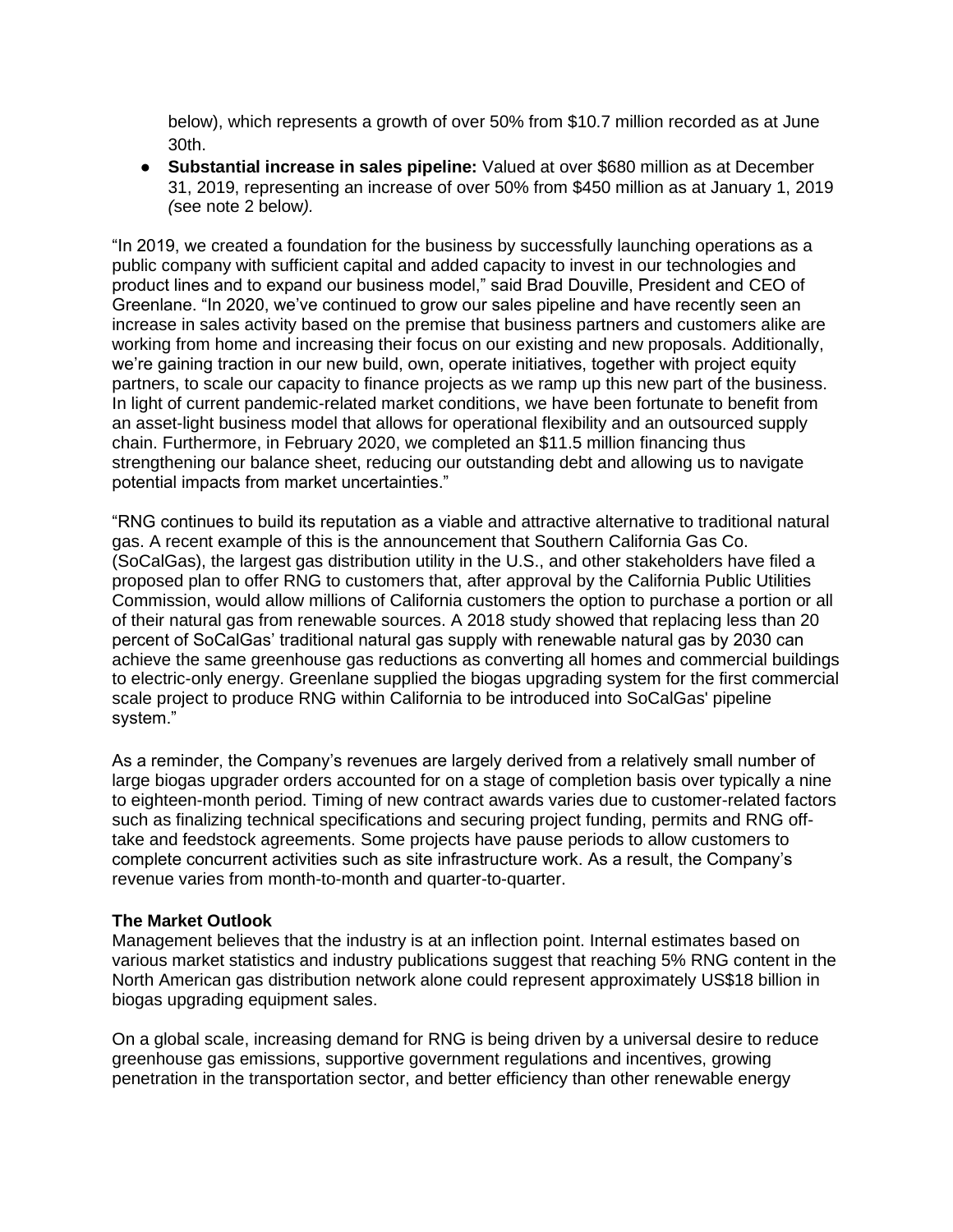resources. As a global leader in the biogas upgrading business, Greenlane expects to benefit from this trend.

### **NON-IFRS FINANCIAL MEASURES**

Management evaluates the Company's performance using a variety of measures, including "order backlog", "sales pipeline", and "Adjusted EBITDA". The non-IFRS measures should not be considered as an alternative to or more meaningful than revenue or net loss. These measures do not have a standardized meaning prescribed by IFRS and therefore they may not be comparable to similarly titled measures presented by other publicly traded companies and should not be construed as an alternative to other financial measures determined in accordance with IFRS. The Company believes these non-IFRS financial measures provide useful information to both management and investors in measuring the financial performance and financial condition of the Company. Management uses these and other non-IFRS financial measures to exclude the impact of certain expenses and income that must be recognized under IFRS when analyzing consolidated underlying operating performance, as the excluded items are not necessarily reflective of the Company's underlying operating performance and make comparisons of underlying financial performance between periods difficult. From time to time, the Company may exclude additional items if it believes doing so would result in a more effective analysis of underlying operating performance. The exclusion of certain items does not imply that they are non-recurring.

\* Reconciliation of net loss to Adjusted EBITDA loss

|                                          | Year ended        | Three months ended |
|------------------------------------------|-------------------|--------------------|
|                                          | December 31, 2019 | December 31, 2019  |
|                                          |                   |                    |
|                                          | \$000's           | \$000's            |
| Net loss before tax                      | (5, 328)          | (1, 302)           |
|                                          |                   |                    |
| Add back:                                |                   |                    |
| Share based compensation                 | 496               | 31                 |
| Depreciation and amortization            | 845               | 368                |
| Finance expense                          | 446               | 209                |
| Change in fair value of Special Warrants | (194)             |                    |
| Foreign exchange loss                    | 117               | 228                |
| <b>Transaction costs</b>                 | 2,270             | 7                  |
| <b>Adjusted EBITDA Loss</b>              | (1, 348)          | (473)              |

Note 1 - Order backlog refers to the balance of unrecognized revenue from contracted projects, where such revenue is recognized over time as completion of the projects progress. Note 2 - Greenlane maintains a pipeline of prospective projects that it updates regularly based on quote activity to ensure that it is reflective of sales opportunities that can convert into orders within approximately a rolling 24 month time horizon. Not all of these potential projects will proceed or proceed within the expected timeframe and not all of the projects that do proceed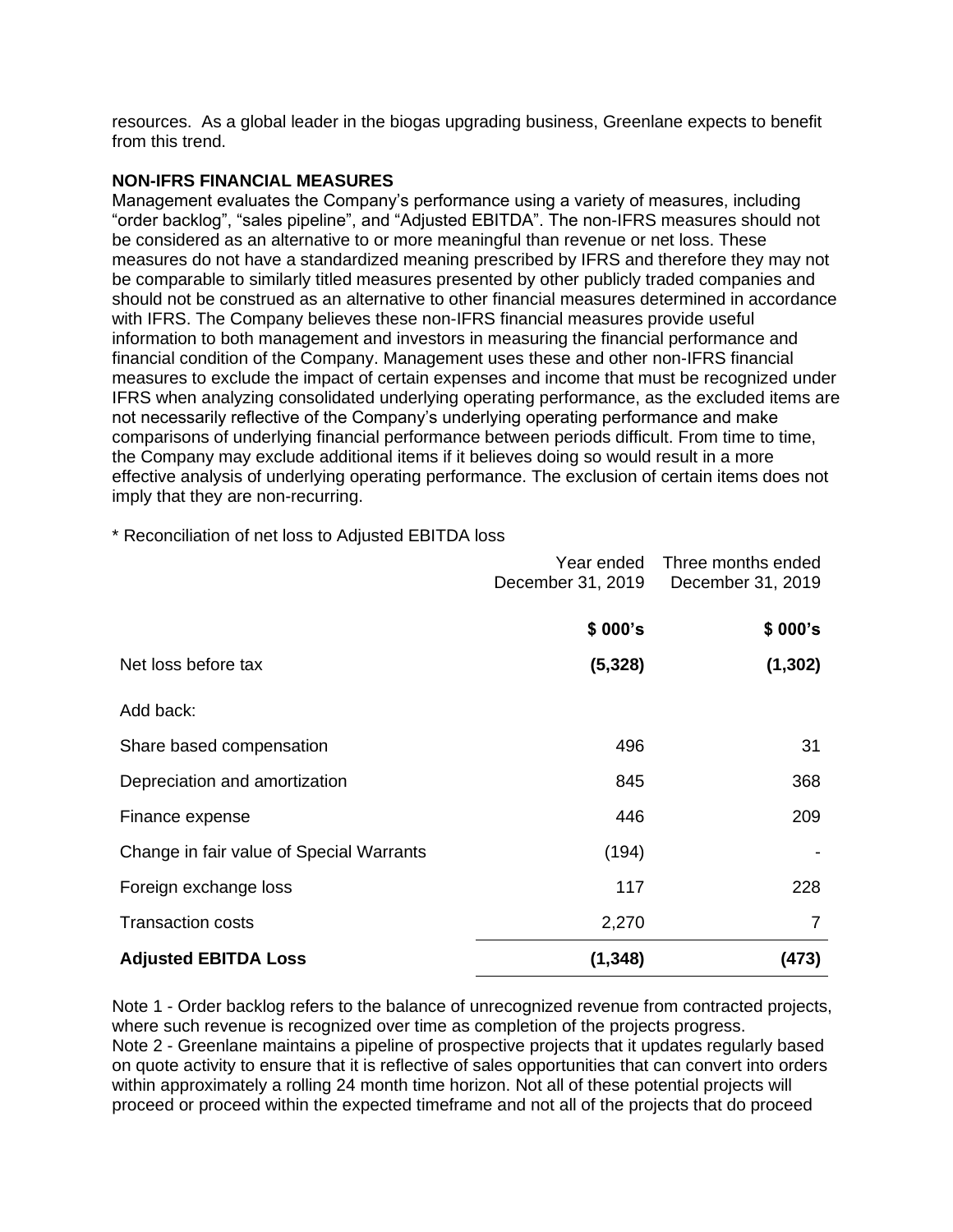will be awarded to Greenlane. Additions to the amount in the sales pipeline come from situations where the Company provides a quote on a prospective project and reductions to the sales pipeline arise when the Company loses a prospective project to a competitor, a project does not proceed or, where a quote in the pipeline is converted to Greenlane's active order book.

As noted above, all filings related to the fourth quarter ended December 31, 2019 are available on SEDAR at [www.sedar.com.](http://www.sedar.com/)

#### **About Greenlane Renewables**

Greenlane is cleaning up the two largest and most difficult-to-decarbonize sectors of the global energy system: the natural gas grid and the transportation sector. As a leading global provider of biogas upgrading systems, Greenlane's solutions create clean, low-carbon-footprint renewable natural gas (RNG), suitable for injection into the natural gas grid and for direct use as vehicle fuel. Our systems, marketed and sold under the Greenlane Biogas™ brand, remove impurities and separate carbon dioxide from biomethane in the raw biogas created from organic waste at landfills, wastewater treatment plants, farms and food waste facilities. With multiple core technologies, more than 100 installations in 18 countries and counting, and 30+ years' experience, Greenlane finds the right solution, whatever the specific project requirements. Whether we're working with waste producers, gas utilities, or project developers, we're doing more with biogas, helping to turn a low-value product into a high-value renewable resource. For further information, please visit www.greenlanerenewables.com.

#### **For more information please contact:**

Incite Capital Markets Eric Negraeff / Darren Seed Greenlane Renewables Inc. Brad Douville, President & CEO Ph: 604.493.2004 Email: IR@greenlanerenewables.com

FORWARD-LOOKING INFORMATION – This news release contains "forward-looking information" within the meaning of applicable securities laws. All statements contained herein that are not historical in nature contain forward-looking information. Forward-looking information can be identified by words or phrases such as "may", "expect", "likely", "should", "would", "plan", "anticipate", "intend", "potential", "proposed", "estimate", "believe" or the negative of these terms, or other similar words, expressions and grammatical variations thereof, or statements that certain events or conditions "may" or "will" happen. The forward-looking information contained in this press release, includes, but is not limited to, the order backlog expected to be recognized in revenue through 2020 and beyond, the sales pipeline, the achievement of greenhouse gas reductions through the supply of renewable natural gas, the timing of new contract awards, the market outlook, and the Company benefiting from the trend in RNG demand increases. The forward-looking information contained herein is made as of the date of this press release and is based on assumptions management believed to be reasonable at the time such statements were made, including management's perceptions of future growth, results of operations, operational matters, historical trends, current conditions and expected future developments, as well as other considerations that are believed to be appropriate in the circumstances. While we consider these assumptions to be reasonable based on information currently available to management, there is no assurance that such expectations will prove to be correct. By their nature, forward-looking information is subject to inherent risks and uncertainties that may be general or specific and which give rise to the possibility that expectations, forecasts, predictions, projections or conclusions will not prove to be accurate, that assumptions may not be correct and that objectives, strategic goals and priorities will not be achieved. A variety of factors, including known and unknown risks, many of which are beyond our control, could cause actual results to differ materially from the forward-looking information in this press release. Such factors include, without limitation: risks relating to order backlog being recognized in revenue, the sales pipeline resulting in orders, the achievement of greenhouse gas reductions through the supply of RNG, the awarding of new contracts, the market performing as expected by management, the Company benefiting from the increasing demand for RNG. Additional risk factors can also be found in the Company's Annual Information Form, which has been filed under the Company's SEDAR profile at www.sedar.com. Readers are cautioned not to put undue reliance on forward-looking information. The Company undertakes no obligation to update or revise